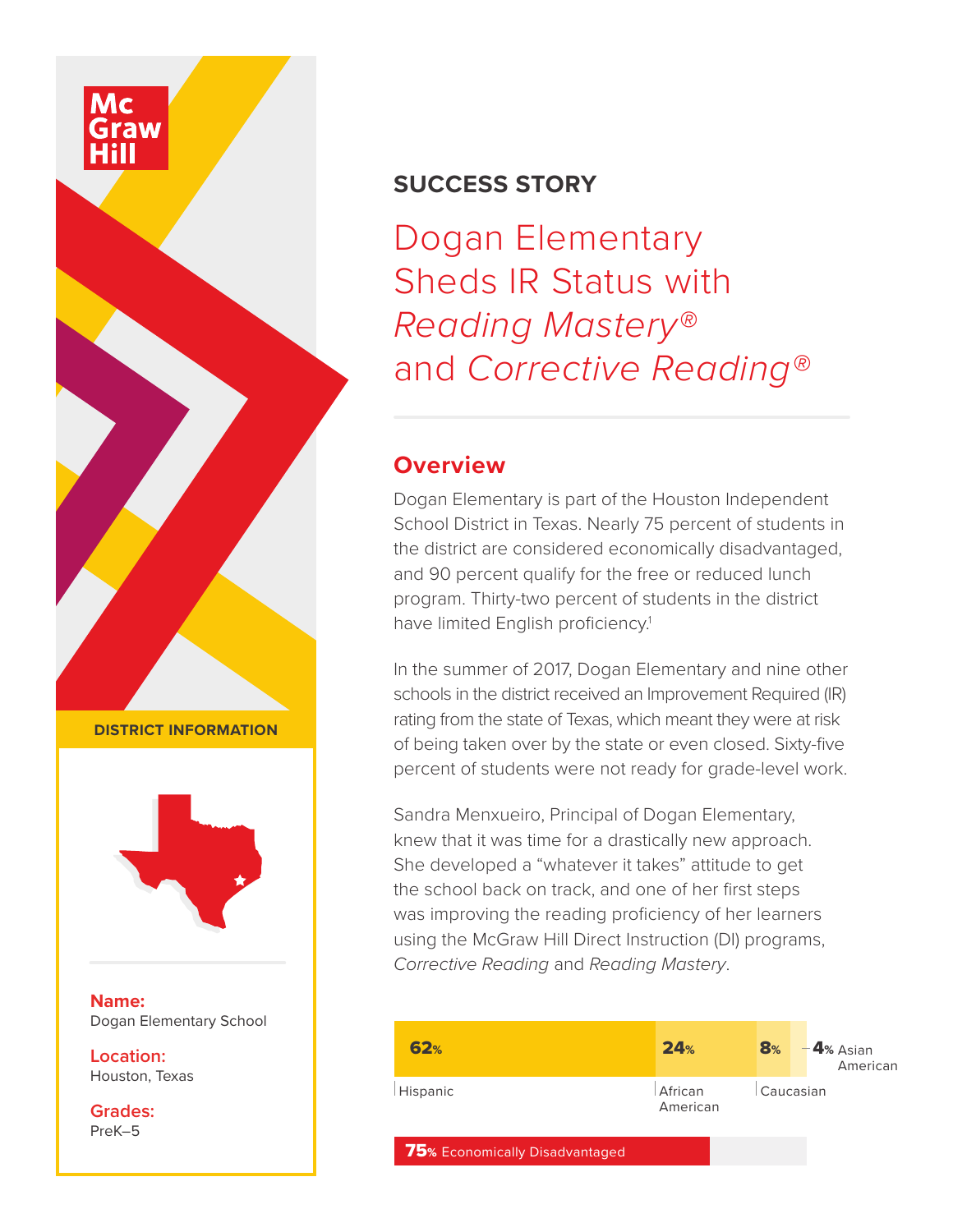*When we received IR status, I knew we would need a quick fix to get students in the upper grades on track and create a stronger foundation for the lower grades. We got the best of both worlds by using Reading Mastery for the younger children and Corrective Reading for our older students.*

**–Sandra Menxueiro Principal** Dogan Elementary School

#### **Implementation**

Menxueiro was not new to Direct Instruction when she chose to implement it at Dogan Elementary. She had used *Reading Mastery* in her past roles as a teacher and as a principal at Farias Early Childhood Center preparing children for elementary school. She knew that Direct Instruction curriculum programs can produce powerful results in a short amount of time.

"When we received IR status, I knew we would need a quick fix to get students in the upper grades on track and create a stronger foundation for the lower grades," said Menxueiro. "We got the best of both worlds by using *Reading Mastery* for the younger children and *Corrective Reading* for our older students."

*Reading Mastery* is a comprehensive English language arts program that uses the Direct Instruction method to help students master essential phonics, decoding, and comprehension skills. *Corrective Reading* is designed to strengthen the reading accuracy, fluency, and comprehension skills of students in third grade or higher who are reading one to two years below their grade levels.

Errica Dotson-Hooper, reading teacher specialist and grades 3–5 administrator at Dogan, noted that many of their fifth-graders were still reading at the kindergarten level. The *Corrective Reading*  mastery test allowed her and the staff to get a true picture of their students' abilities for the first time. As it turned out, the majority were reading below or even several grades below grade level.

"We committed to doing intervention with *Reading Mastery* and *Corrective Reading* two times a day, but we didn't have the staff to do it," said Dotson-Hooper. "Volunteers from the church came and worked side-by-side with us. They even learned to test students and read the data. We were amazed."

Menxueiro also brought in a new team of teachers and trained them in the Direct Instruction methodology. When those teachers' instruction was not aligned to the rigor of the Direct Instruction curriculum, their teaching methodology was corrected to ensure everyone was being taught the same way.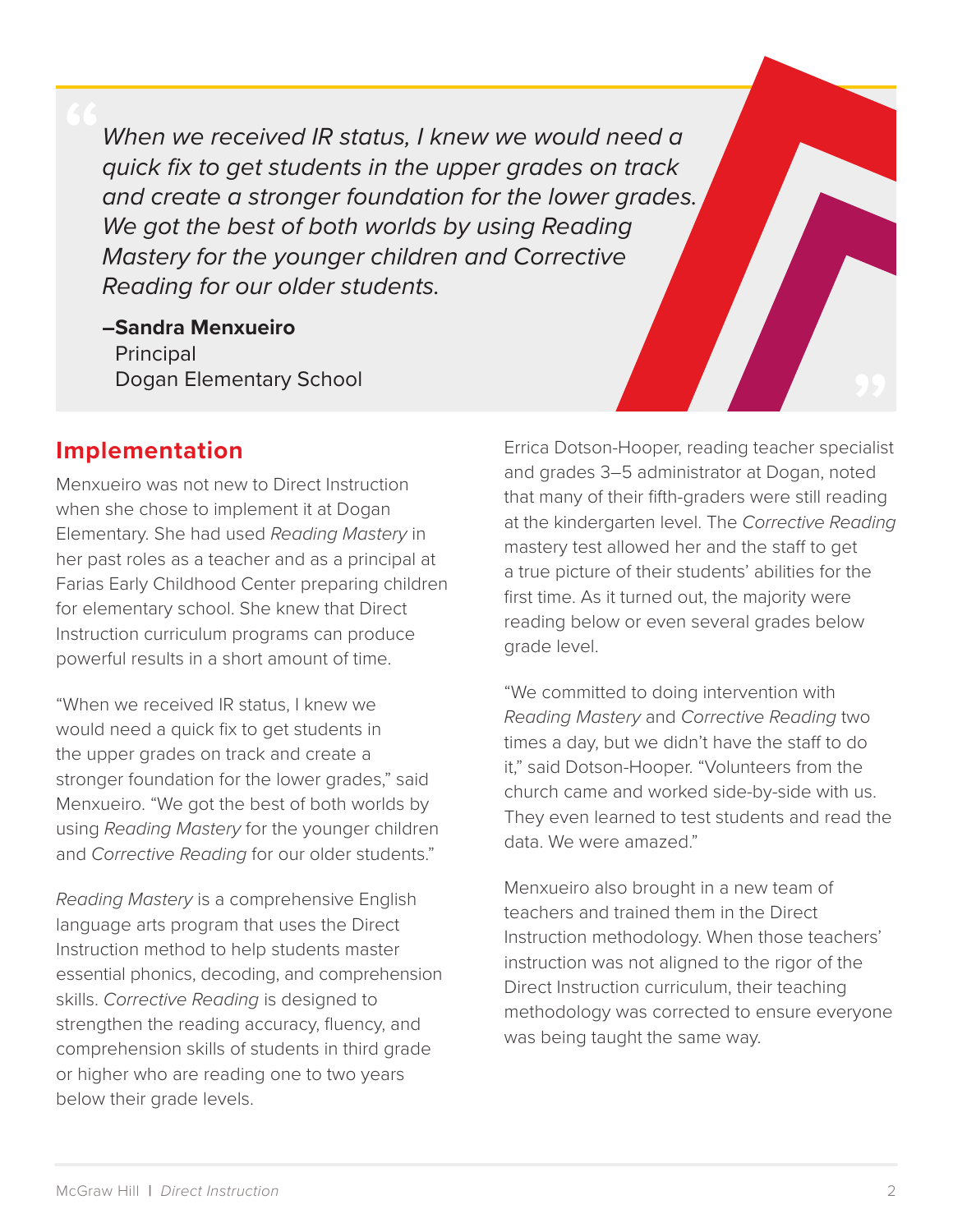*With Reading Mastery, every teacher is prepared because they have a concrete, step-by-step plan. They don't have to create a phonics lesson; they just follow the script. It takes the fear away.*

# **–Errica Dotson-Hooper**

Reading Teacher Specialist & Grades 3–5 Administrator Dogan Elementary School

"A lot of teachers struggle with teaching reading past the first grade, and they feel helpless," said Dotson-Hooper. "With *Reading Mastery*, every teacher is prepared because they have a concrete, step-by-step plan. They don't have to create a phonics lesson; they just follow the script. It takes the fear away."

Menxueiro encountered a bit of resistance when she first introduced Direct Instruction because some teachers felt it was too repetitive and—at times—even boring. Yet, that is exactly what makes it effective for the students.

"Structure is what our scholars needed, and with *Reading Mastery* and *Corrective Reading*, there is no room for interpretation," said Menxueiro. "We monitor how scholars progress over 10 lessons, and they cannot move on until they pass. This gives them—and us—the confidence of knowing they have mastered the content."

## **Student Confidence**

Dogan Elementary now uses *Reading Mastery* and *Corrective Reading* for all content areas. For instance, they might teach comprehension in the morning and then connect what was learned to science or social studies in the afternoon. Or they might tie vocabulary activities, such as Word Attack, back to math lessons.

This approach allows the school to maximize the impact of its Direct Instruction intervention.

William Ealy, math teacher specialist at Dogan Elementary, saw the impact *Reading Mastery* and *Corrective Reading* had on his math students right away.

"Before Direct Instruction, my students' scores were low because they couldn't read the math," said Ealy. "Being able to use these reading programs as an extra resource was tremendous. Kids 'act out' when they are struggling, but now that they feel successful, I don't have behavioral issues. They are more confident in general."

*Before Direct Instruction, my students' scores were low because they couldn't read the math. Being able to use these reading programs as an extra resource was tremendous.*

#### **–William Ealy**

Math Teacher Specialist Dogan Elementary School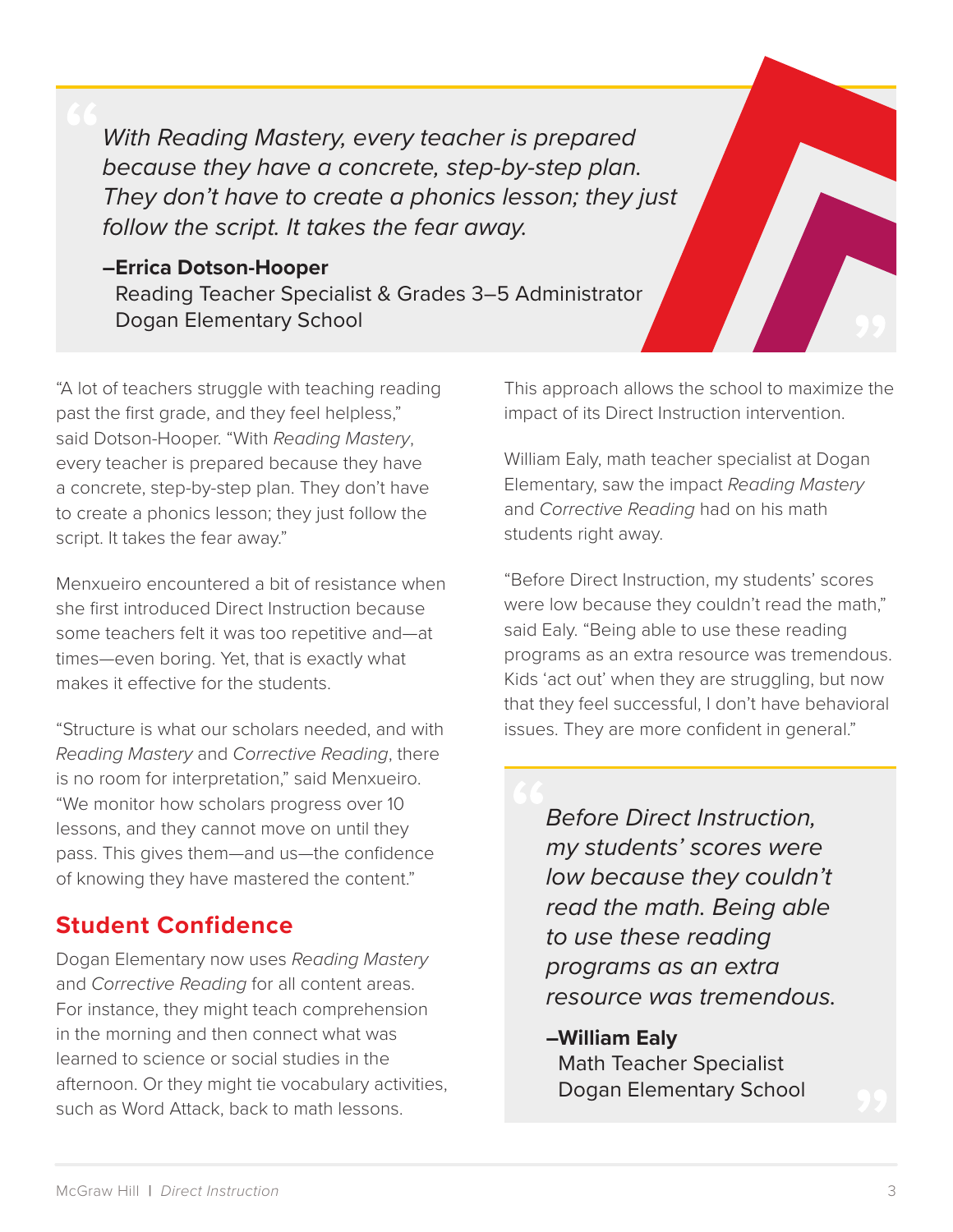Dotson-Hooper agreed that her students are more confident and better behaved.

"My biggest discipline issue was with a fifthgrade class of 12 students," she recalled, "When we introduced *Corrective Reading*, they began to feel successful, and the classroom became a safe space for them because they felt they were on the same level. Even students who struggled the most enjoyed the class, and the disciplinary issues stopped."

Dotson-Hooper pointed out that highly successful teachers are creative when implementing Direct Instruction. Many provided students with incentives, such as chewing gum, to keep them motivated and make the experience more exciting. The result is students who felt successful and confident.

One example of this new confidence was a fifth-grade special education student who was still not reading. When *Corrective Reading* was put into place, his mother suddenly noticed that he was reading the billboards on the way home from school. She didn't know what the school was doing, but she was so excited, she called to tell them to keep it up. Today, that child is able to read a book by himself, and he has the confidence to keep making gains.

#### **Results**

Less than four months after implementing *Reading Mastery* and *Corrective Reading*, Dogan Elementary children were reading, and the school was on the path to shedding its Improvement Required status.

TEA (Texas Education Agency) growth measures\* for fifth-grade students in 2017–18 illustrated the amazing turnaround.

Early shared the scores of math tests he administered from October and December of 2017, and January of 2018. Though different TEKS (Texas Essential Knowledge and Skills) were being tested, Ealy noted that the tests were becoming progressively more difficult.

Menxueiro emphasized how the scores demonstrate her school's tremendous gains.

## **TEA Growth Measures for 5th Grade Reading 2016–17 2017–18** All students 36% 75%

#### **TEA Growth Measures for 5th Grade Math**

African-American students | 21% | 88% Hispanic students  $\vert$  40%  $\vert$  71%

|                           | 2016-17 | $2017 - 18$ |
|---------------------------|---------|-------------|
| All students              | 30%     | 85%         |
| African-American students | 8%      | 81%         |
| Hispanic students         | 37%     | 86%         |

\* Student growth measures how much a student progresses academically during his or her time with a particular teacher. It takes into consideration a student's entering skill level when measuring how much the student grew over time, and, as opposed to measuring student proficiency on an assessment, student growth isn't concerned with whether or not a student passes a particular test or reaches a predetermined and uniform benchmark. It considers equally students who enter behind grade level, on grade level, and beyond grade level, tailoring growth expectations to each student's context. (Measures of Student Growth, Texas Education Agency)

| 2017–18 Math Tests Grades 3–5        |         |          |         |  |  |
|--------------------------------------|---------|----------|---------|--|--|
|                                      | October | December | January |  |  |
| 3rd Grade<br><b>Students Passing</b> | 19%     | 19%      | 56%     |  |  |
| 4th Grade<br><b>Students Passing</b> | 22%     | 28%      | 36%     |  |  |
| 5th Grade<br>Students Passing        | 19%     | 35%      | 52%     |  |  |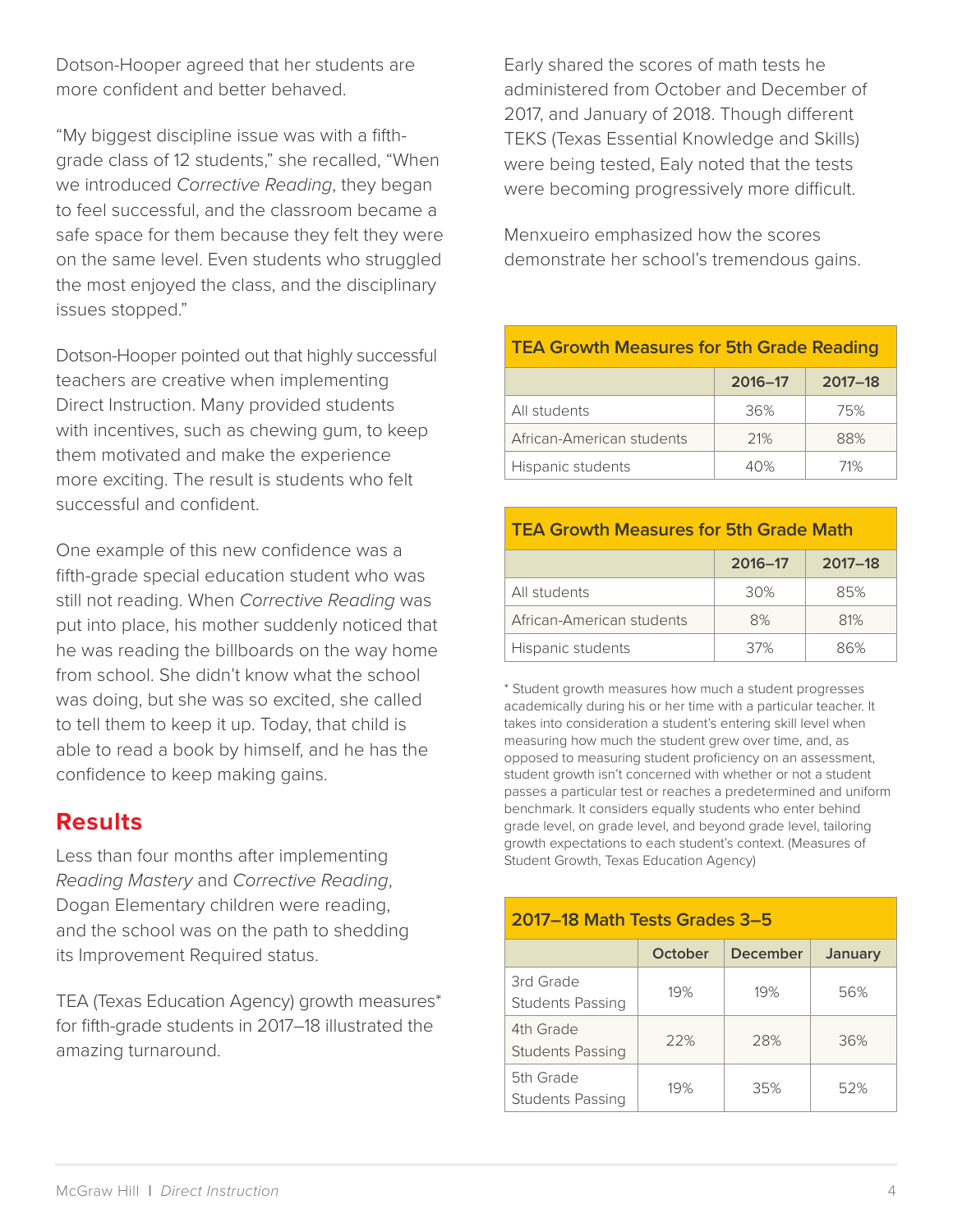*As a leader, if you want something that delivers results in a short amount of time, Reading Mastery and Corrective Reading are the best you can get.*

**–Sandra Menxueiro** Principal Dogan Elementary School



"Remember, 65 percent of our fourth- and fifthgrade students weren't reading at grade level," Menxueiro said. "Now, both regular classroom and special education students are showing growth and passing tests."

She credited much of the growth to the performance data in *Reading Mastery* and *Corrective Reading,* and the teachers' ability to respond to what the data is telling them.

"All the data in the world won't help you if you don't do anything with it," said Menxueiro. "Our Direct Instruction programs gave us the tutorials, lesson plans, and other resources we needed to respond to what we were seeing. Our teachers appreciate the importance of sharing data and creating plans from that data because they see that it moves the needle."

## **The Future**

After officially coming out of IR status, Dogan Elementary plans to continue to use *Reading Mastery* and *Corrective Reading* to support its students.

"Coming out of IR gives me complete clarity that this is what we will continue to do," said Menxueiro. "As a leader, if you want something that delivers results in a short amount of time, *Reading Mastery* and *Corrective Reading* are the best you can get. Every cent is well spent with no waste."

> *Our teachers appreciate the importance of sharing data and creating plans from that data, because they see that it moves the needle.*

**–Sandra Menxueiro Principal** Dogan Elementary School

1 District demographics based on the 2017–18 school year. https://www.houstonisd.org/site/handlers/filedownload. ashx?moduleinstanceid=48525&dataid=217137&FileName=2017-18\_FactsFigures.pdf